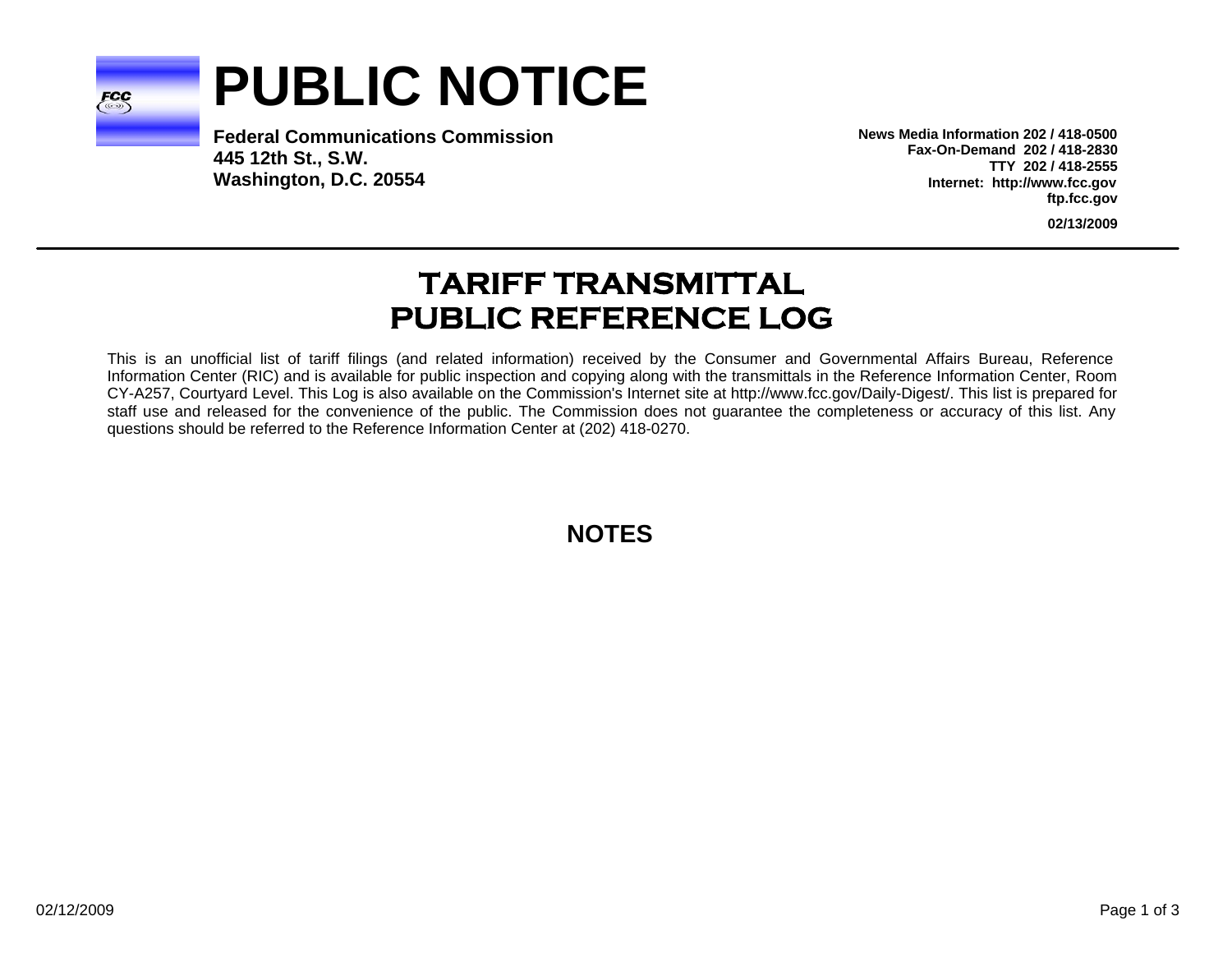### **PUBLIC REFERENCE LOG:02/12/2009**

#### **Dominant**

| ISSUED        | <b>CARRIER</b>                                                               |              | FILING # TRANS # FCC # |                | EFF DATE # DISKS # CDS # PAGES NTC 61.38 61.49 PUS PET DUE |   |    |              |             |            |            | S. P. # |
|---------------|------------------------------------------------------------------------------|--------------|------------------------|----------------|------------------------------------------------------------|---|----|--------------|-------------|------------|------------|---------|
|               | 02/06/2009 BELLSOUTH TELECOMMUNICATIONS, INC.                                | -1           | 1169                   | $\overline{2}$ | 02/21/2009                                                 | 1 | 15 | 0            | 0           | VJ         | 02/13/2009 |         |
|               | <b>SYNOPSIS</b><br>Recovering the cost associated with special construction. |              |                        |                |                                                            |   |    |              |             |            |            |         |
| <b>ISSUED</b> | <b>CARRIER</b>                                                               |              | FILING # TRANS # FCC # |                | EFF DATE # DISKS # CDS # PAGES NTC 61.38 61.49 PUS PET DUE |   |    |              |             |            |            | S.P.#   |
|               | 02/04/2009 CHILLICOTHE TELEPHONE COMPANY                                     | $\mathbf{1}$ | 91                     | $\overline{1}$ | 02/19/2009                                                 | 1 | 15 | $\mathbf{0}$ | 0           | VJ         | 02/11/2009 |         |
|               | <b>SYNOPSIS</b><br>Interstate Access Tariff Revision.                        |              |                        |                |                                                            |   |    |              |             |            |            |         |
| <b>ISSUED</b> | <b>CARRIER</b>                                                               |              | FILING # TRANS # FCC # |                | EFF DATE # DISKS # CDS # PAGES NTC 61.38 61.49 PUS PET DUE |   |    |              |             |            |            | S. P. # |
|               | 02/09/2009 CINCINNATI BELL TELEPHONE                                         | 1            | 834                    | N/A            |                                                            | 1 |    | $\mathbf{0}$ | $\mathbf 0$ | <b>SCF</b> |            |         |
|               | <b>SYNOPSIS</b><br>Amended Filing to TM 834 to add Cost Support Data.        |              |                        |                |                                                            |   |    |              |             |            |            |         |
| <b>ISSUED</b> | <b>CARRIER</b>                                                               |              | FILING # TRANS # FCC # |                | EFF DATE # DISKS # CDS # PAGES NTC 61.38 61.49 PUS PET DUE |   |    |              |             |            |            | S. P. # |
|               | 02/11/2009 CINCINNATI BELL TELEPHONE                                         | 1            | 835                    | 35             | 02/12/2009                                                 |   |    | $\mathbf 0$  | $\mathbf 0$ | <b>ENG</b> |            |         |
|               | <b>SYNOPSIS</b>                                                              |              |                        |                |                                                            |   |    |              |             |            |            |         |

New rate elements in Section 7 - Special Access Service and Section 19- Cincinnati Bell Ethernet Service.